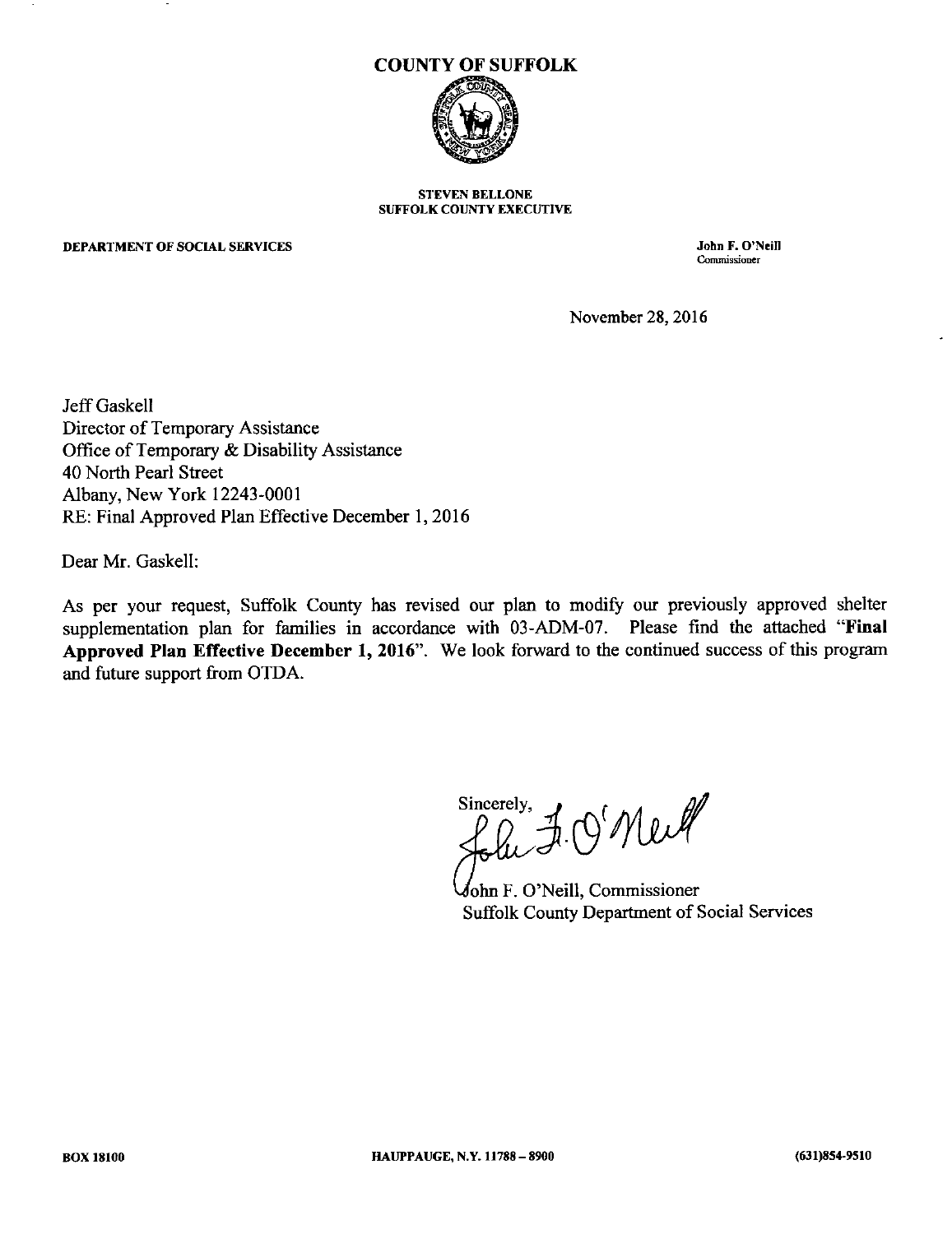

STEVEN BELLONE SUFFOLK COUNTY EXECUTNE

DEPARTMENT OF SOCIAL SERVICES

 $\sim 10$ 

**John F. O'Neill Commissioner**

# **Suffolk County Department of Social Services**

## **Final Approved Shelter Supplement Plan Effective December 1, 2016**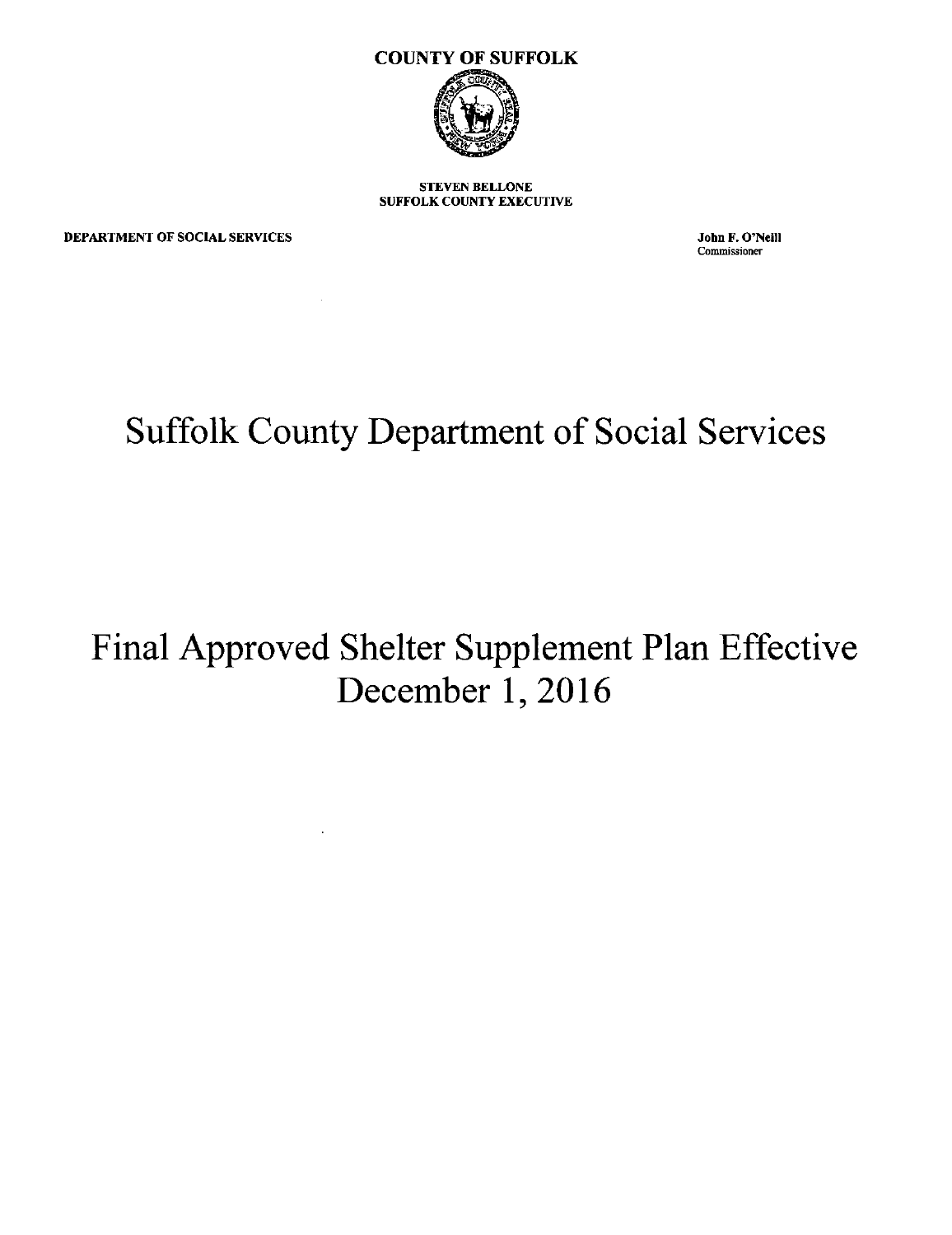### **Shelter Allowance Supplementation**

1. The on-going demand in the housing market in Suffolk County continues to negatively impact affordable rental units for low-income persons. Rental units are being eliminated through home sales or, priced upward and out of reach of most families due to the growing demand for such affordable rental units. In a report by The Regional Plan Association, titled Long Island's Rental Housing Crisis, it was found that 56% of Suffolk County renters spend 30% or more of their household income for a place to live. Rents have increased by 17% since 2000 even as incomes declined by 2% (adjusted for inflation). <sup>1</sup> Also based on 2010 census information, is the fact that the vacancy rate of renter occupied units in Suffolk County fell from 7.0% in 1990 to 5.2 percent in 2010. Suffolk County does not have a sufficient amount of public housing to meet the needs of the county. Suffolk County DSS has not been approved for HHAP funds. For the above reasons, an increase to the Shelter Allowance Supplementation program is necessary in Suffolk County. The rental standards, established in regulation effective November I, 2003, do not provide sufficient funds for rental units for some of our low-income Temporary Assistance (TA) clients in Suffolk County. This is especially true of those who do not have an additional source of income such as employment, SSI, etc. The courts have already recognized the inadequacy of the shelter standards. In Holmes v. Perales the court granted temporary relief, by granting intervenor status, to eligible families who are in receipt of public assistance and whose shelter costs exceeded the schedule of maximum shelter payments under 18 NYCRR 352.3, and who were in imminent danger of losing their permanent housing solely by reason of the fact that their monthly rental costs exceeded their maximum monthly shelter allowance. The shelter standards imposed by regulation need to be further supplemented so that clients are able to compete in the current housing market and are able to secure or retain permanent housing. Failure to secure or retain permanent housing results in placement of additional families in temporary housing as well as extending the length of temporary housing placements.

### SECTION 8 PAYMENT STANDARDS:

A "Payment Standard" is used to calculate the monthly housing assistance payment for a family.

The "Payment Standard" is a maximum set by the housing agency and the Department of Housing and Urban Development (HUD). It is determined from cost data for the Nassau/Suffolk Region for modest, safe housing of a particular size structure. Currently, the Payment Standards in Suffolk County are as follows:

| B<br>- 75<br>$\sim$ - www.s<br>. |         | e Tre T<br><b>LONGTAIN</b> | 会       |         | . .     |
|----------------------------------|---------|----------------------------|---------|---------|---------|
|                                  |         | $\sim$                     |         |         |         |
| <b>Final FY2016 FMRs</b>         | \$1,003 | \$1,324                    | \$1,608 | \$2,089 | \$2,350 |

<sup>&</sup>lt;sup>1</sup> Long Island's Rental Housing Crisis, Regional Plan Association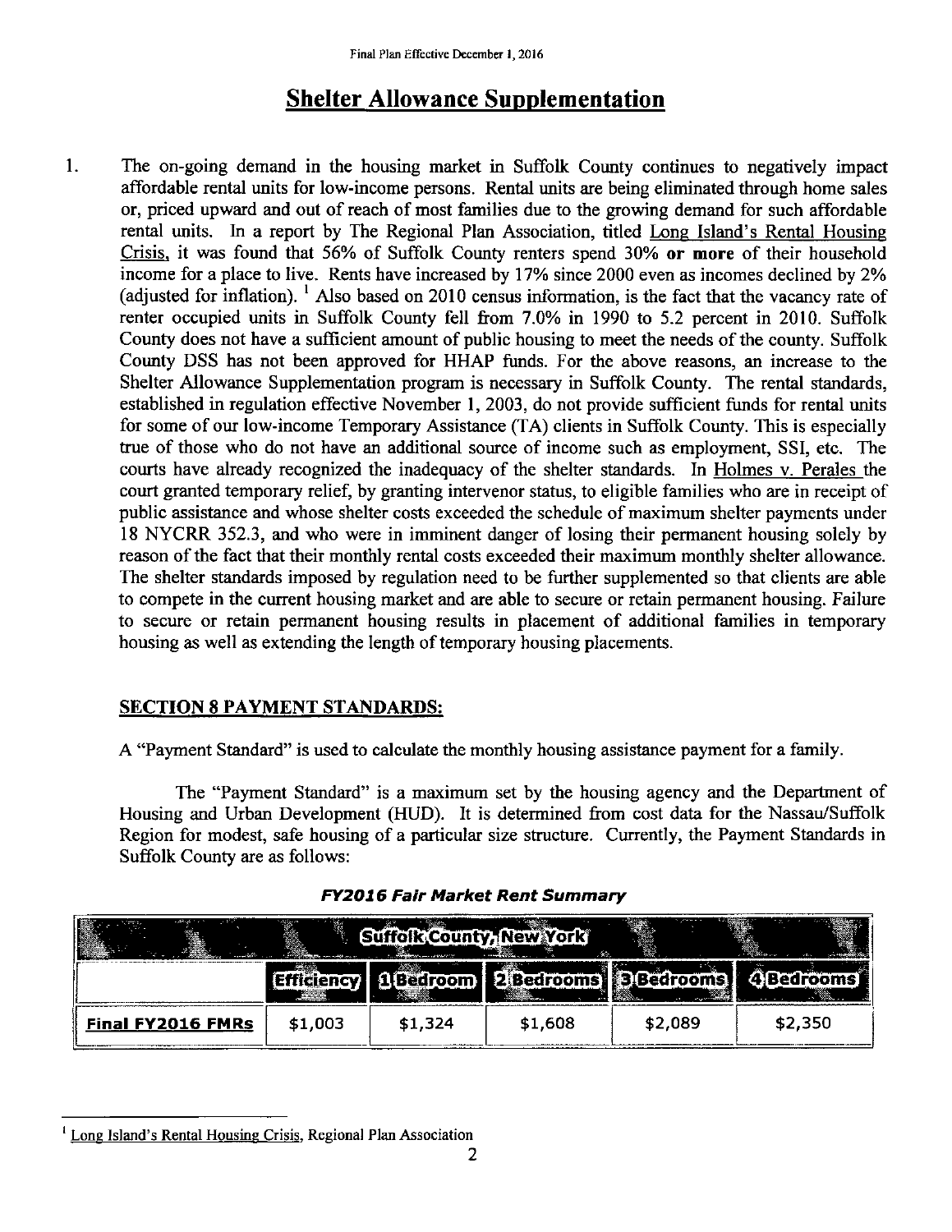- 3. The affect of such supplementation on the ability of non- T.A. recipient families (i.e. working class) to find and retain affordable housing will be minimal. Suffolk County's proposed supplementation is comparable to that provided under the terms of the Sharp/Holmes litigation. This litigation has been in place for more than fifteen years with no appreciable impact on the availability of low income housing for non-T.A. families. Our proposed supplements will still provide significantly lower rents than Section 8, and be available to a smaller number of clients.
- 4. The effective date of this plan will be determined by OTDA.
- 5. Suffolk County's proposed Shelter Supplementation would be available to any T.A. recipients (FA or SN) with eligible children (i.e. children under 18 or 18 and in school), who require the supplement in order to retain permanent housing or to relocate to permanent housing from emergency housing (recipients of THA). Applicants for T.A. will not be eligible for the supplement until their cases are open. Eligibility for T.A. will be determined based upon the shelter standards, without regard to the supplement.

For budgetary purposes, the number of persons in the public assistance household, are those persons who the applicant, recipient or a representative indicates wish to receive public assistance and who reside together in the same dwelling unit. The applicant or recipient must include his or her minor dependent children in the application. When a minor dependent child is named as an applicant for public assistance, his of her natural or adoptive parents and blood-named or adoptive brothers and sisters (who are also minor dependent children) must also apply for public assistance and have their incomes and resources applied toward the public assistance household if they reside in the same dwelling unit as the applying minor dependent child. A person required to be added to the public assistance household is deemed to be included in the application already on file as of the date the person joins the household, either by birth, adoption, or by moving into the dwelling unit of the existing public assistance household. Parents and siblings who are SSI recipients, ineligible sponsored aliens, aliens who fail to meet the citizenship and alienage requirements in 18NYCRR  $349.3(a)$ , individuals ineligible due to the lump sum provision of  $18NYCRR$  352.22 (p) are not required to apply. The public assistance household may also include persons who are temporarily absent from such household, such as children or minors attending school away from home whose full needs are not otherwise met.

In order to be eligible for the supplement, the household shall not include any sanctioned individuals. Individuals residing in the household, but not on T.A. or SSI, will be required to pay their prorated share of the rent, with the exceptions noted above. SSI recipients will be required to pay 30% of their income towards the rent, or their prorated share, whichever is lower. Any change in household composition or income must be reported immediately to the LDSS. The amount of the supplement will then be recalculated.

Should any member of the household be sanctioned by T.A., or the T.A. case closed for any reason, the supplement will be immediately terminated. If the client complies and the sanction is lifted within 30 days of the effective date, the supplement will be restored, as of the date the sanction is lifted. If a closed case is reopened within 30 days, the supplement can also be reinstated, providing that there are no other changes in eligibility. A client who loses the supplement due to a sanction may reapply for the supplement when the sanction is satisfied and the sanctioned individual is restored to the case. This request will be subject to a LDSS administrative review. If approved, the supplement will be restored prospectively. No arrears for the sanctioned period will be authorized.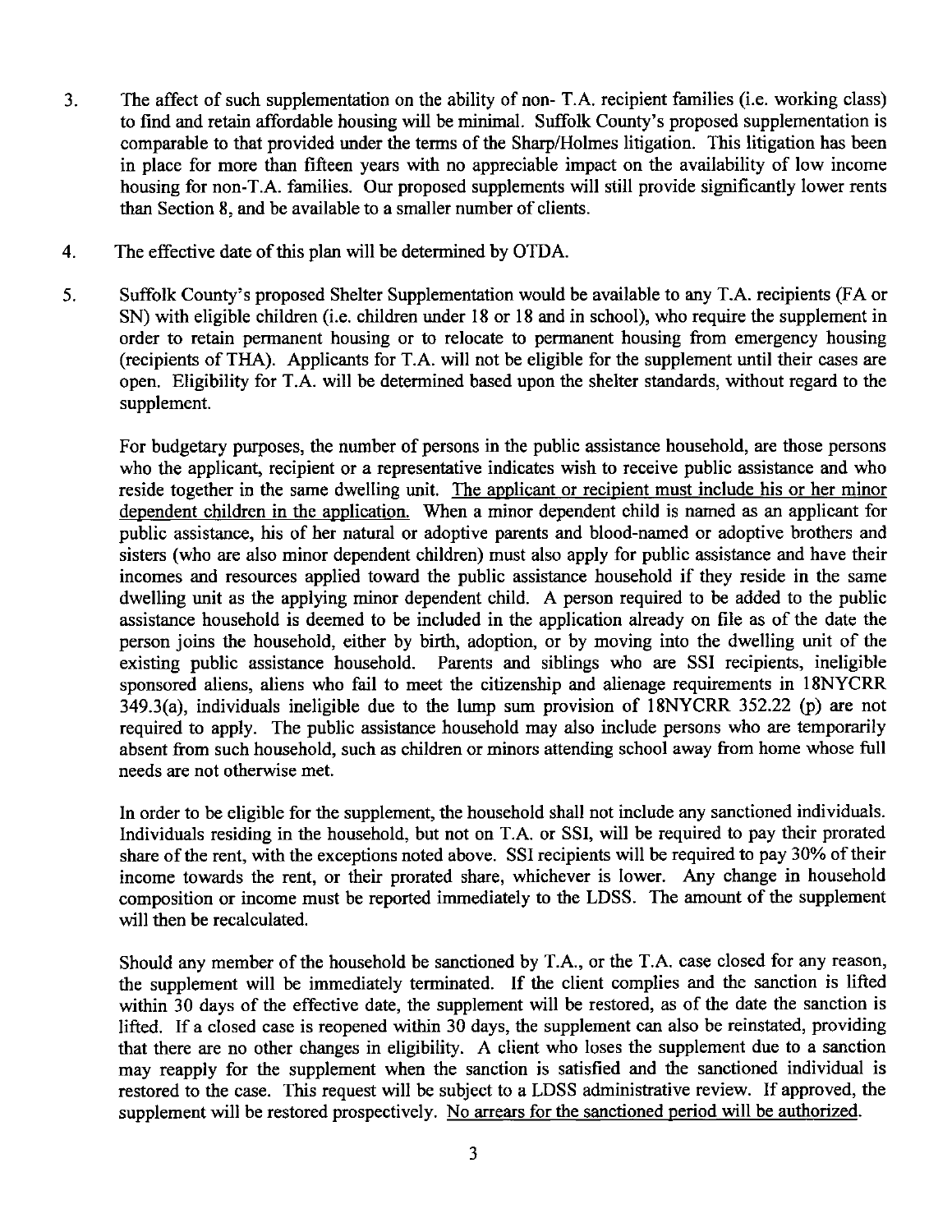5. Payment from the client will be required only when the rent exceeds twice the shelter standard. The maximum total amount of rent paid under this program will be equivalent to 2 times the current standard plus a client contribution of \$150 for a family of 1 and between \$200 - \$350 for families of 2 or larger, depending upon family size. The client contribution will be derived either from the client's non-shelter grant funds, exempt income or payment by a non-T.A. member of the household. The amount of the additional contribution will be subject to agency approval based upon the agency's standard for affordability, but will not exceed these guidelines. The supplement will apply only toward rent. No funds will be authorized under this program for court costs, legal fees or late charges.

| Family, Size              |     |       | $\blacksquare$ 3.1.1.1 |         |       | 怒怨    |       |
|---------------------------|-----|-------|------------------------|---------|-------|-------|-------|
| <b>Standard</b>           | 310 | 358   | 447                    | 503     | 560   | 586   | 611   |
| <b>Multiple</b>           | 2.5 | 2.5   | 2.5                    | $2.5\,$ | 2.5   | 2.5   | 2.5   |
| <b>Net</b>                | 775 | 895   | 1,118                  | 1,258   | 1,400 | 1,465 | 1,528 |
| Max. Client Contribution* | 150 | 200   | 250                    | 250     | 250   | 350   | 350   |
| <b>Total Rent</b>         | 925 | 1,095 | 1,368                  | 1,508   | 1,650 | 1,815 | 1,878 |

\* Effective March 8, 2013, the maximum client contribution has been increased by \$50 across all family sizes to the amounts shown.

- 7. Clients will be required to request the supplement in writing, utilizing LDSS designated forms. We will require documentation of property ownership from the landlord, if not already in the record. Non-T.A. members of the household will be required to provide documentation of their income and agree in writing to pay the prorated amount or rent determined by the agency directly to the landlord. Whenever possible, we will restrict the entire rent. The agency's approval of non- T.A. contributors will be based on an assessment of factors that impact on whether the contribution is credible and sustainable.
- 8. Payment of rent arrears will be limited to six (6) months rent, with recovery from the client's grant when appropriate. Arrears will also be subject to LDSS review regarding the client's ability to meet future rent payments. An administrative review by LDSS will be required if a client applies for a second payment of rent arrears within five (5) years. If special circumstances arise, the LDSS may determine to pay the arrears, with recoupment, when appropriate. LDSS will not require that there be a court proceeding when a client is requesting arrears. We will accept a notarized statement from the landlord accompanied by a written request from the client.
- 9. Leases will be requested in all rent supplementation cases, but will not be required. If the landlord is willing to provide a lease, it must include all members of the resident household.
- 10. We currently inspect all housing when clients request agency participation in a move or intervenor status in rent supplementation litigation. Our inspection is to determine that the housing meets health and safety standards according to the relevant state regulations. This policy will continue to apply to all properties where supplementation is requested.
- 11. The supplemental allowance will not have an automatic time limit. A family will continue to be eligible for the supplement as long as they meet the basic eligibility requirements of the program and remain at the same address. When planning to relocate, a client must submit a new request for rent supplementation, if the supplement is needed to meet the new rent. Changes in household composition, which do not affect eligibility, may require an adjustment in the amount of the supplement. Requested rent increases will be evaluated after a written request is submitted. The rent supplement will not exceed the guidelines established by the LDSS.